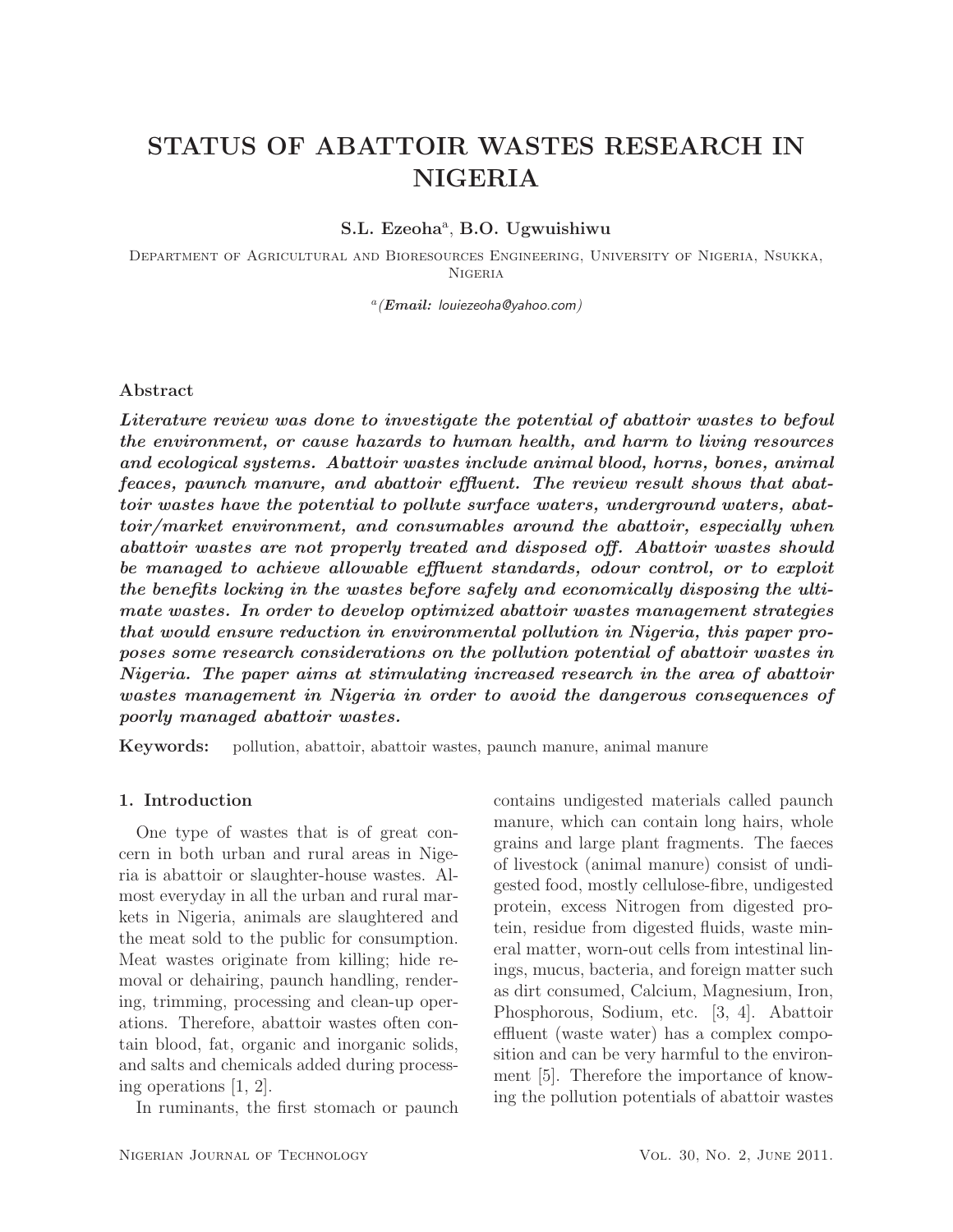cannot be over-emphasized.

# *1.1. Pollution*

Pollution is a general term and is defined in many ways. In the broadest sense as conceived by the layman, it is the befouling of the environment by man's activities, particularly by the disposal of solid, gaseous, and liquid waste products [6, 7]. Pollution may be defined as the introduction by man into the environment of substances or energy liable to cause hazards to human health, harm to living resources and ecological systems, damage to structure or amenity, or interference with legitimate uses of the environment [8]. The Hawley's condensed chemical dictionary defines pollution as the introduction into any environment of substances that are not normally present therein and that are potentially toxic or otherwise objectionable [9].

#### *1.2. Water pollution*

Water pollution is the contamination of fresh or salt water with materials that are toxic, noxious, or otherwise harmful to fish and other animals and to man, including thermal pollution [9]. Water pollution is produced primarily by the activities of man, specifically his mismanagement of water resources [10]. A satisfactory operational definition might be that water pollution is any thing whether physical or chemical that affects the natural condition or the intended use of water [11].

Water pollutants include organic wastes e.g. volatile suspended solids (VSS), living agents (e.g. bacteria, viruses), plant nutrients (especially Nitrogen and Phosphorous), synthetic organic chemicals (e.g. DDT, dieldrin, etc.), inorganic chemicals and mineral matter (e.g. metals, metal salts, acids, particulate matter, etc.), sediments, radioactive materials, hot water, cold water, oil [10, 11].

# *1.3. Air pollution*

Air pollution is the contamination of air by unwanted gases, smoke particles, and other

# 144 S.L. EZEOHA and B.O. UGWUISHIWU

substances [12]. Comprehensively, air pollution means the presence in the outdoor atmosphere of one or more air contaminants (pollutants) in quantities, of characteristics and of duration which are injurious to human, plant, or animal life or to property, or which unreasonably interfere with the comfortable enjoyment of life and property [1]. Air pollutants include: carbon monoxide (CO), sulfur oxides  $(SO_x)$ , nitrogen oxides  $(NO_x)$ , ozone  $(O_3)$ , carbon dioxide  $(CO<sub>2</sub>)$ , ammonia and ammonium compounds ( $NH_3$  and  $NH_{4x}$ ), cyanides (HCN), fluorides (F), chlorine and hydrogen chloride (Cl and HCL), suspended particulate matter (SPM), hydro carbons (HC), asbestos fibre emissions, heavy metal particles and radioactive substances, etc. [12, 13].

# *1.4. Food pollution*

Food pollution may be defined as the fouling, soiling or contamination of food by bacterial pathogens, harmful biological organisms and deleterious inorganic and organic chemicals [14]. Fungi and bacteria often colonize crops stored as food. Other substances like metals, nitrates, oxalates, nitrosamines, various organic acids, sorbic acids, and sulfur dioxide can also contaminate food accidentally, or as a result of deliberate human action [8].

### 2. Abattoir Based Pollutants

#### *2.1. Animal blood*

Animal blood is known to possess high oxygen demand. Blood from beef cattle has a biochemical oxygen demand (BOD5) of 156,500mg/l and a chemical oxygen demand (COD) of 218,300mg/l [15]. The implication of this fact is that discharge of animal blood into streams would deplete the dissolved oxygen (DO) of the aquatic environment.

#### *2.2. Paunch manure*

In ruminants, the first stomach or paunch contains undigested materials or paunch manure. The paunch manure could have a moisture content of about 88% with an average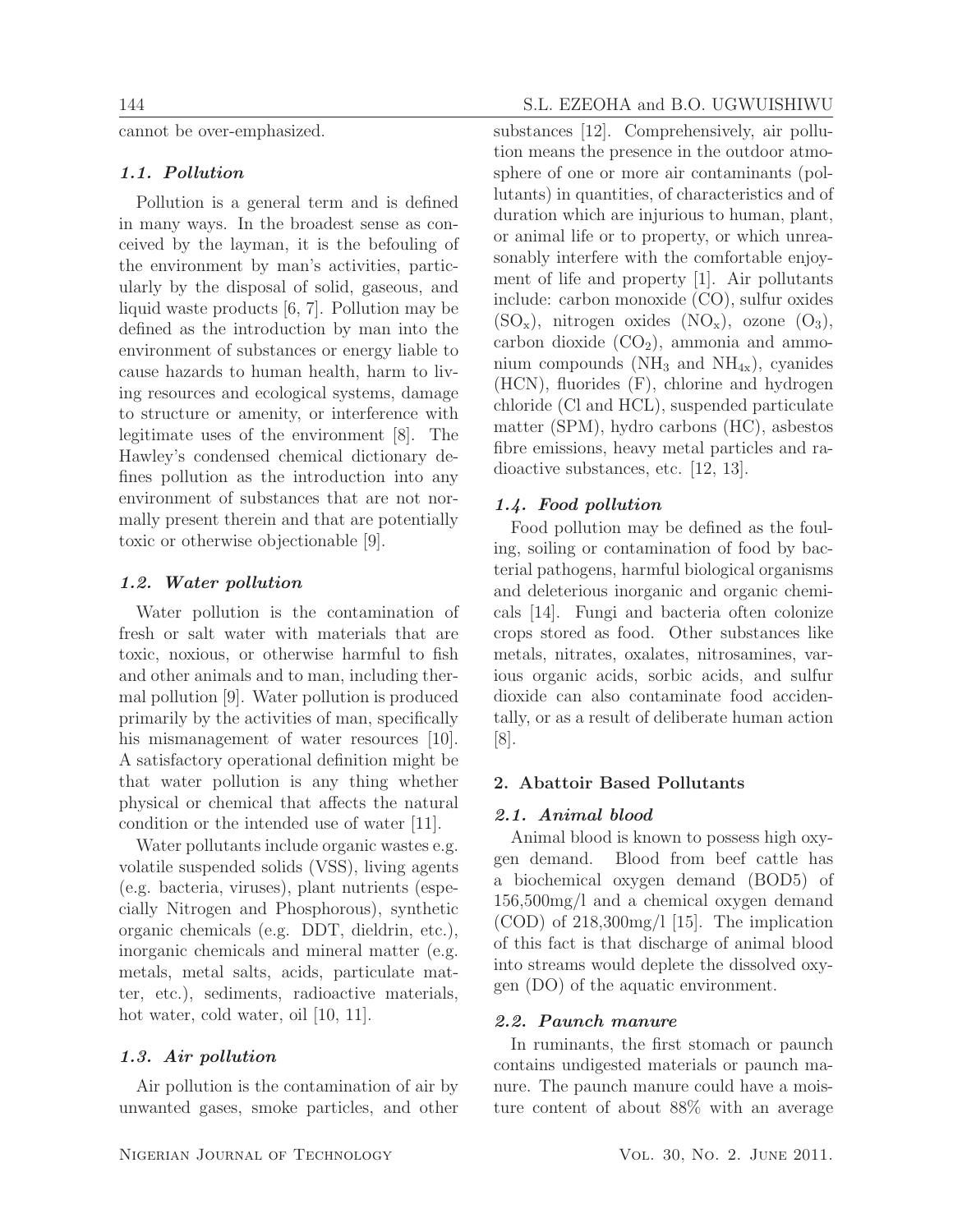COD of 177,300mg/l, and average BOD5 of 50,200mg/l. The solid portion of the paunch manure contains the greatest pollution load, about 73% of the COD and 40% of the BOD [15]. Improper disposal of paunch manure can therefore exert oxygen demand on the receiving environment or breed large population of decomposers (micro-organism) some of which may be pathogenic.

# *2.3. Animal faeces or manure*

The faeces of livestock has been observed to consist of undigested food, mostly cellulosefibre, undigested protein, excess nitrogen from digested protein, residue from digested fluids, waste mineral matter, worn-out cells from intestinal linings, mucus, bacteria, and foreign matter such as dirt consumed , calcium, magnesium, iron, phosphorus, sodium, etc. Improper disposal of animal faeces can therefore cause oxygen-depletion in the receiving environment. It can also cause nutrient-over enrichment of the receiving system. And the possibility of disease causation is also present.

#### *2.4. Abattoir effluent*

Fresh Abattoir effluent is mainly composed of diluted blood, fat and suspended solids. It may also contain some coarse solids e.g. manure, pieces of meat etc. Generally, fresh abattoir effluent has been shown to contain solids, minerals, metals, and micro-organisms; and to exert oxygen demand. On the other hand, aged and decomposing abattoir effluent is often malodorous [16, 17].

### *2.5. Animal horns and bones*

Animal horns and bones when not disposed off properly are unsightly; they occupy useful space; are odorous and attract flies, and can cause nuisance.

#### *2.6. Decomposing manure pile*

In most abattoirs in Nigeria, both the paunch manure and the animal faeces are allowed to pile up and decompose without necessary attention. Such manure piles are permanent sources of pollution within the market

environment, as they are often foul-smelling, attract both flies and scavengers, and breed mosquitoes.

# 3. Pollution Potential of Abattoir Wastes

### *3.1. Pollution of surface waters*

Abattoir wastes contain materials that have oxygen demand (BOD or COD). Therefore, runoff from abattoir wastes piles can affect the quality of nearby streams. Low level of dissolved oxygen (DO) and ammonia toxicity in such streams could result in death of fish. Also, eutrophication (excessive vegetative growth) in stream channels, which occurs because of the nutrients (nitrogen and phosphorus) in abattoir effluent, could reduce the size of receiving stream channels, which could cause over-flooding and its consequent damages. In addition to reducing streams physical and chemical quality, pathogens from abattoir effluent could be transmitted to humans via water based recreations.

### *3.2. Pollution of underground water*

Abattoir wastes often contain pollutants that can enter the ground water and alter its quality [18]. The presence of ground water pollutants of organic nature is made known through taste, odour, foaming or damage to crops which have been irrigated with this water. A study of nitrate nitrogen in soils under feed-lots noted accumulations from almost zero to 3783kg per acre in a 4m soil profile [19]. Samples of ground water under feed-lots in the south Platte River Valley, an area containing most of the cattle in Colorado, U.S.A, has been observed to contain ammonium nitrogen up to 38mg/L, organic carbon up to 300mg/L, and to have had an offensive odour. Also viral diseases have been caused by ground water pollution [11].

# *3.3. Pollution of the abattoir environment*

Abattoir wastes can produce odours which interfere with the enjoyment of life and prop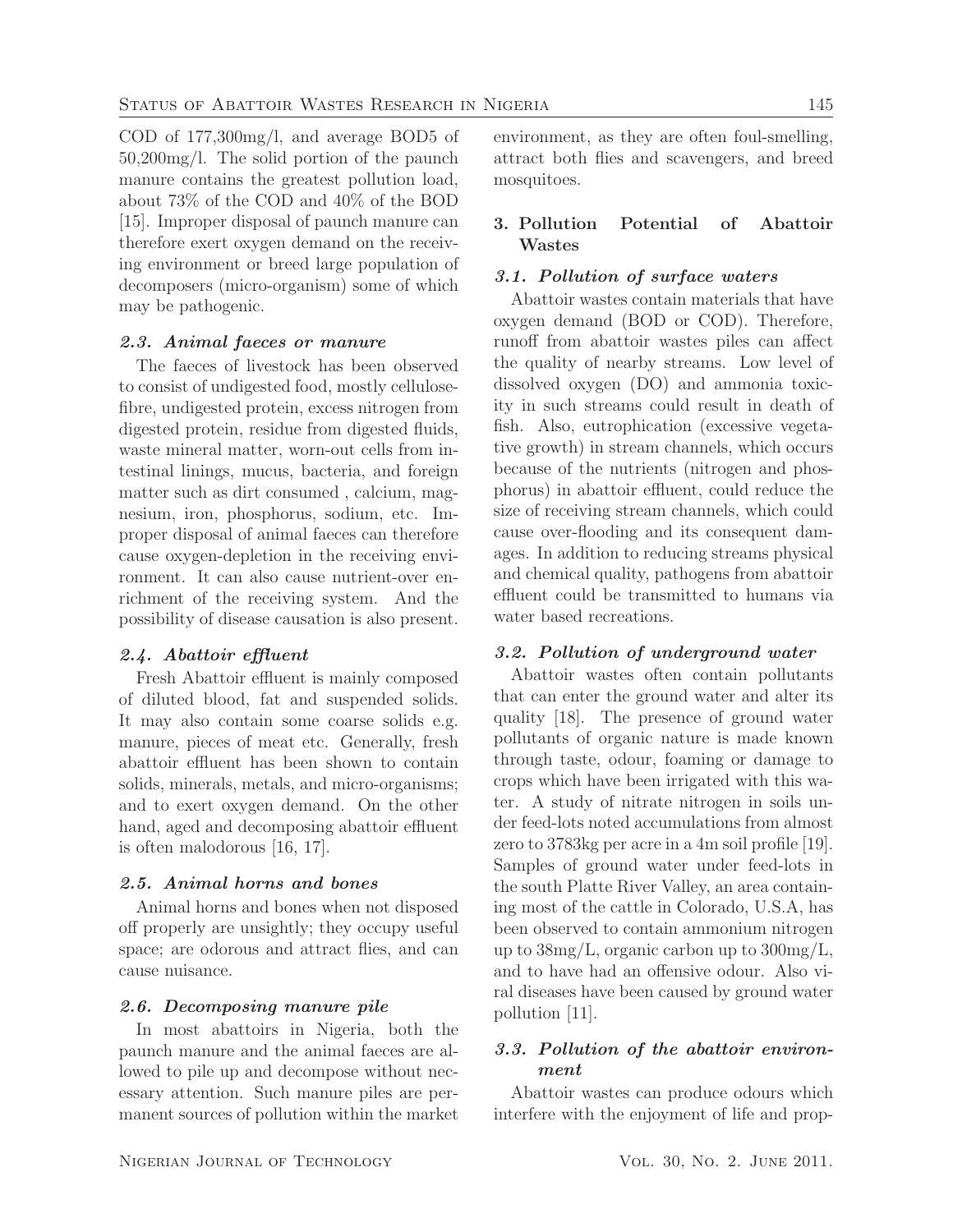erty and thus can be a source of localized air pollution. Some of the odorous compounds like Sulphides, Mercaptans, Amines, Organic acids, etc. are tenacious, clinging to clothing and other articles, persist for long periods, and carry great distances [1, 20].

# *3.4. Pollution or contamination of consumables*

The surroundings of most abattoirs in Nigeria give offensive odours and breed mosquitoes due to the pile-up of solid wastes, faeces, carcass, horns, scraps of tissue, etc. After rainstorm, the pile effluent flows and spreads to some other parts of the market. It is common to see pigs swim in the effluent and roam the market with their bodies covered with the putrefying wastes materials. In this process, consumables in the market could be polluted or contaminated. Also, where abattoir effluent-polluted waters are used to grow salad crops and vegetables, transmission of infections is bound to occur because animal wastes are known to contain pathogenic organisms, causing salmonellosis, leptospirosis, tularemia, foot and mouth disease, hog cholera, etc. [16, 21, 22].

# 4. Proposed Research Considerations

It is incontrovertible that abattoir wastes possess pollution potential. They are capable of polluting surface waters, underground waters, abattoirs and the general market environments, and consumables. The characteristics of abattoir wastes and effluent vary from day do day, and season to season, depending on the number and types of livestock being processed, the manner in which the yards are cleaned, and on the available seasonal feeds of the animals etc.

Based on the above understanding, the research needs of the problems of abattoir wastes will include the following:

1. Characterization of abattoir wastes and effluents which includes the physicochemical and microbiological characterization.

2. Environmental impact assessment of abattoir wastes on surrounding surface waters, surrounding wells and boreholes, the butchers health, and on crops grown with effluent contaminated pond waters, rivulets and streams.

3. The effects of abattoir size, abattoir facilities, types of livestock processed, overall market size, etc. on the pollution potential of abattoir wastes.

4. Appraisal of existing abattoir waste treatment and disposal practices in Nigeria and the recommendation of remedial measures.

5. The impact of the knowledge of the pollution potential of abattoir wastes on environmental legislations, abattoir designs, and abattoir waste management strategy.

6. The development of the utilization potential of abattoir wastes and the consequent effects on the marketability of the wastes.

7. The economic analysis of abattoir wastes disposal practices vis--vis the environmental quality levels that the public is willing to pay for.

# 5. Summary and Recommendations

The meat processing industry is considered to be an ever-growing industry in Nigeria; and more and bigger abattoirs will yet be constructed. Abattoir waste management issues will therefore be raised from time to time. We do know that abattoir wastes have pollution potential. We also know that abattoir-based pollutants include animal blood, paunch manure, animal faeces, the wastewater, and the horns and bones.

The implication of this knowledge is that abattoir wastes should be managed to achieve stipulated effluent standards, odour control, or to exploit the benefits locking in the wastes before safely and economically disposing the ultimate wastes.

But in order to optimize abattoir waste management strategies that will ensure reduction of environmental pollution, there is the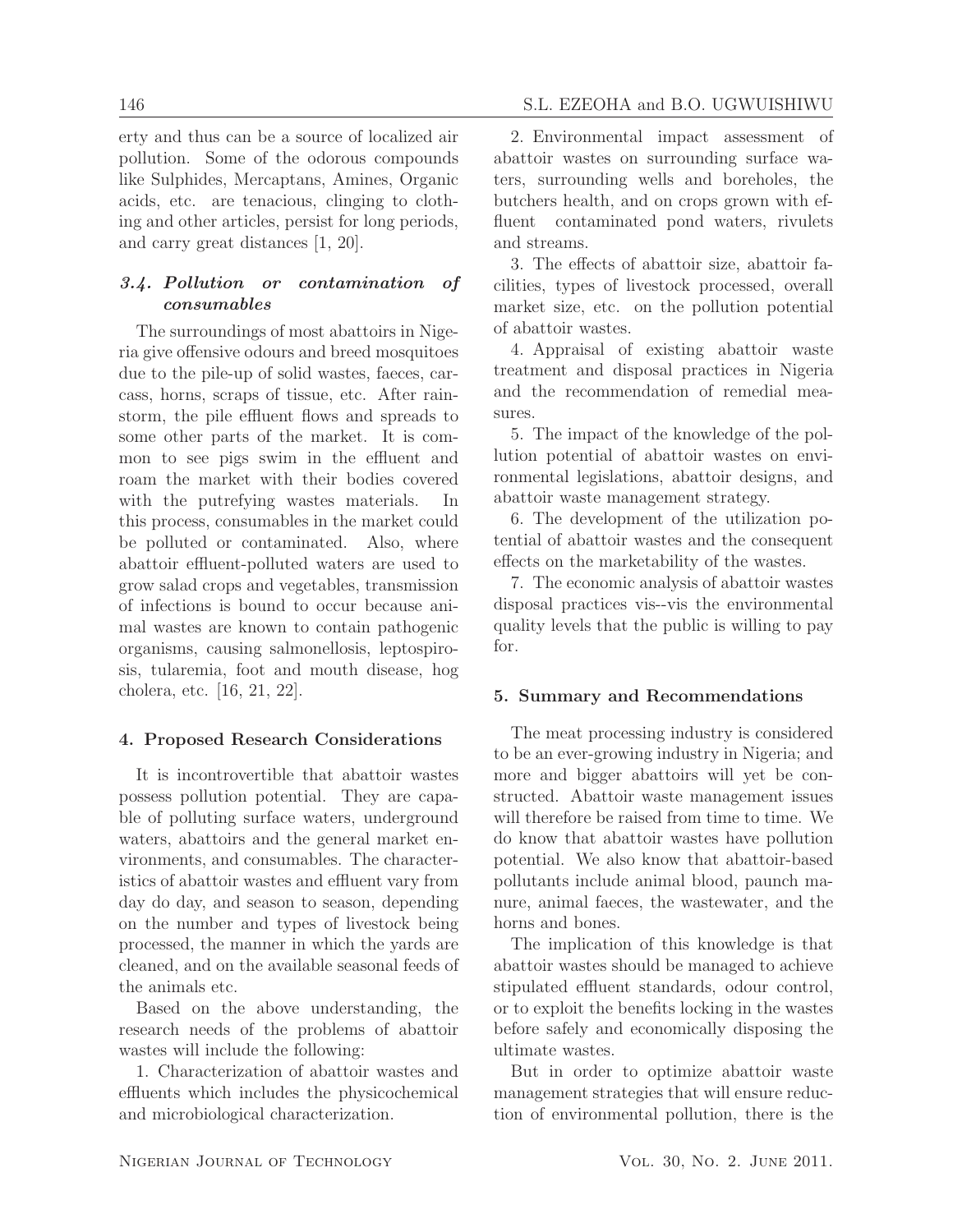need for intensive research in all aspects of the problem. We need information on how best to utilize the horns, the bones, etc. to enhance their quick removal from abattoirs after their generation. We need information on the appropriate methods for disposing the ultimate wastes after selling the utilizable ones. We also need information on the economic implications and sustainability of existing abattoir wastes management strategies.

In Nigeria, the intensive research being recommended here needs to be zoned ecologically, edaphically, and socio-culturally in order to detect significant differences, if any or otherwise.

The problems of abattoir wastes in both rural and urban environments in Nigeria will soon begin to attract the attention of our national, states, and local legislative bodies. It is certain no meaningful and effective legislation can be formulated without expert recommendations based on research facts and figures. This is why the importance of increased research in abattoir wastes management in Nigeria cannot be over emphasized.

# References

- 1. Loehr, R.C. *Agricultural Waste Management*, Academic Press, N.Y. and London, 1974.
- 2. Environmental Sustainability Resource Centre (ESRC), *Meat Processing: Environmental Impacts*, http://wrrc.p2pays.org/p2rx/index.cfm? page=subsection&hub id=44... Retrieved 10th June,2011.
- 3. Robinson, K. Draper, S.R. and A.L. Gelman. Biodegradation of Pig Waste: Break down of Soluble Nitrogen Compounds and the Effect of Copper, *Environ. Pollution*: 2, 1971, pp 49 - 56.
- 4. Kirchmann, H. and E. Witter, Composition of fresh, aerobic and anaerobic farm animal dungs, http://www.sciencedirect.com/science/pii/

0960852492901998. Retrieved 26th May, 2011.

- 5. Polprasert, C.P.K and F.T. Tran. Anaerobic Baffle Reactor (ABR) Process for Treating a Slaughterhouse Waste, *Environmental Technology*, 13, 1992, pp 857 865.
- 6. Velz, C.J. *Applied Stream Sanitation*, Wiley Inter Science, N.Y., 1970.
- 7. http://www.businessdictionary.com/definition/ pollution/html. Retrieved 31st May,2011.
- 8. Holdgate, M.W. *A Perspective of Environment Pollution*, Cambridge University Press, London, 1979.
- 9. Lewis, R.J. (Sr) (ed). *Hawleys Condensed Chemical Dictionary*, 12th edition. Van Nostrand Reinhold Co. N.Y., 1993.
- 10. Scott, V. H. *The Encyclopedia Americana*, International Edition, Vol. 28, Grolier Inc., 1993.
- 11. Wilber, C. G. *The Biological Aspects of Water Pollution*, Charles C. Thomas Publ., Illinois, USA, 1971.
- 12. Middleton, J. J. *The Encyclopedia Americana*, International Edition, Vol. 1, Grolier Inc., 1993.
- 13. *Air conservation*, Publication No. 80 of the American Association for the Advancement of science, Washington D. C., 1965.
- 14. Isaac, P.C.G. *Public Health Engineering*, E and F.N. Spoon Ltd., London, 1953.
- 15. Beefland International Inc., *Elimination of water by Packing-House Animal Paunch and Blood*, Final Report project 12060 FDS, EPA, 1971.
- 16. Ezeoha, S. L., *Pollution and Biogas Production Potentials of Abattoir Wastes*, Unpublished M. Eng. Project Report, Department of Agricultural Engineering, University of Nigeria, Nsukka, Nigeria, 2000.
- 17. Olarewaju, O. and A. A. Olufayo. 2004. Physico-chemical and Microbiological Characteristics of Effluents of Major Abattoirs in